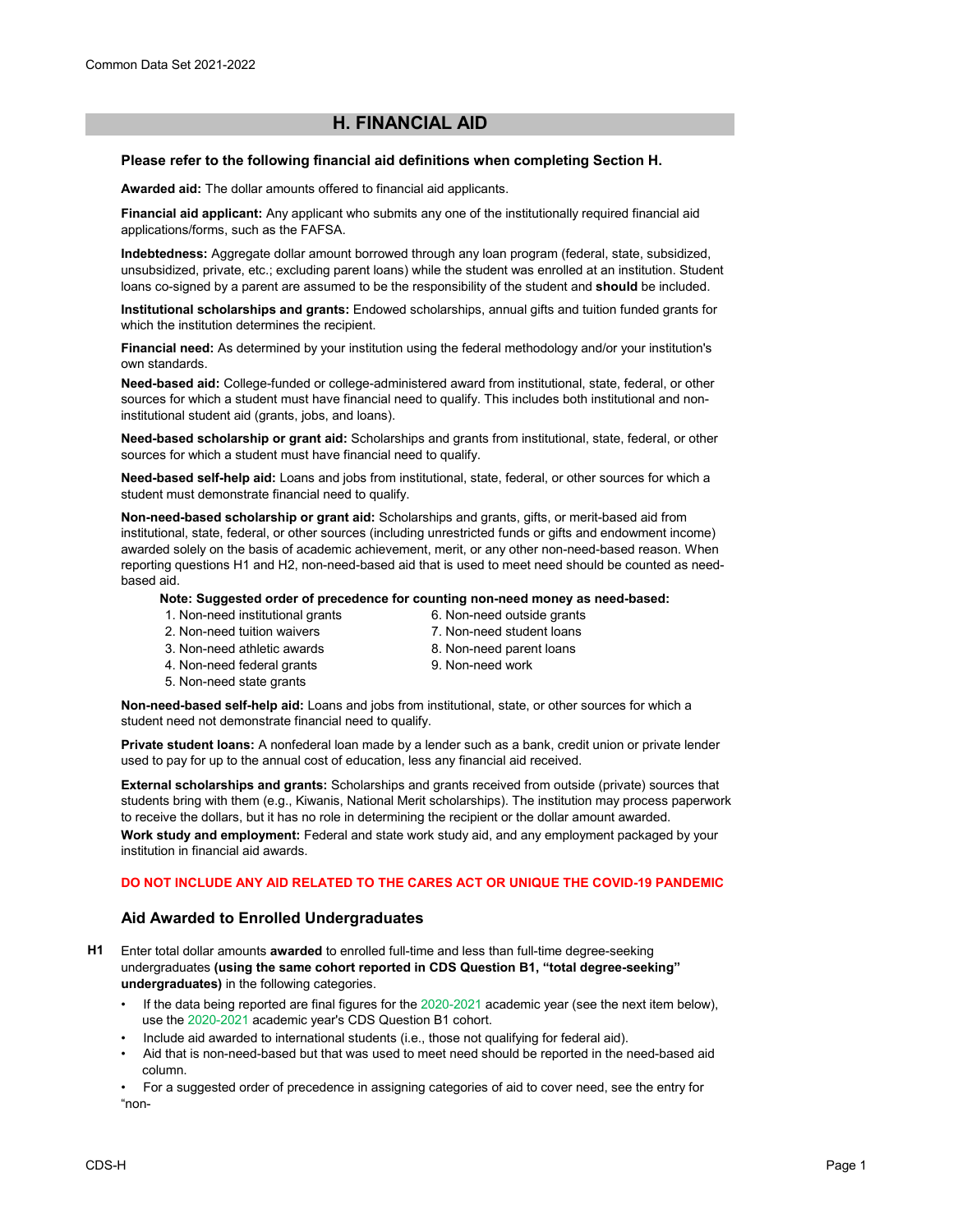#### **• Do NOT include any aid related to the CARES Act or unique to the COVID-19 pandemic.**

Indicate the academic year for which data are reported for **items H1, H2, H2A**, and **H6** below:

**2021-2022 estimated 2020-2021 Final** X

Which needs-analysis methodology does your institution use in awarding institutional aid? **(Formerly H3)**



Federal methodology (FM) Institutional methodology (IM) Both FM and IM

|                                                                                                                                                                                          | Need-based<br>(Include non-<br>need-based aid<br>use to meet<br>need.) | Non-need-<br>based<br>(Exclude non-<br>need-based aid<br>use to meet<br>need.) |
|------------------------------------------------------------------------------------------------------------------------------------------------------------------------------------------|------------------------------------------------------------------------|--------------------------------------------------------------------------------|
| <b>Scholarships/Grants</b>                                                                                                                                                               |                                                                        |                                                                                |
| Federal                                                                                                                                                                                  | \$1,751,556                                                            | \$227,453                                                                      |
| <b>State</b> all states, not only the state in which your institution is<br>located                                                                                                      | \$896,999                                                              | \$72,516                                                                       |
| <b>Institutional:</b> Endowed scholarships, annual gifts and tuition<br>funded grants, awarded by the college, excluding athletic aid and<br>tuition waivers (which are reported below). | \$50,188,893                                                           | \$10,332,954                                                                   |
| Scholarships/grants from external sources (e.g. Kiwanis,                                                                                                                                 |                                                                        |                                                                                |
| National Merit) not awarded by the college                                                                                                                                               | \$533,407                                                              | \$261,709                                                                      |
| <b>Total Scholarships/Grants</b>                                                                                                                                                         | \$53,370,855                                                           | \$10,894,632                                                                   |
| Self-Help                                                                                                                                                                                |                                                                        |                                                                                |
| Student loans from all sources (excluding parent loans)                                                                                                                                  | \$3,053,352                                                            | \$6,878,898                                                                    |
| Federal Work-Study                                                                                                                                                                       | \$340.000                                                              |                                                                                |
| State and other (e.g., institutional) work-study/employment (Note:<br>Excludes Federal Work-Study captured above.)                                                                       | \$722,244                                                              |                                                                                |
| <b>Total Self-Help</b>                                                                                                                                                                   | \$4,115,596                                                            | \$6,878,898                                                                    |
| <b>Parent Loans</b>                                                                                                                                                                      |                                                                        | \$2,508,857                                                                    |
| <b>Tuition Waivers</b><br>Note: Reporting is optional. Report tuition waivers in this row if you<br>choose to report them. Do not report tuition waivers elsewhere.                      |                                                                        |                                                                                |
| <b>Athletic Awards</b>                                                                                                                                                                   | \$0<br>\$0                                                             | \$1,053,595<br>\$0                                                             |

**H2 Number of Enrolled Students Awarded Aid:** List the number of degree-seeking full-time and less-thanfull-time undergraduates who applied for and were awarded financial aid from any source.

- • **Aid that is non-need-based but that was used to meet need should be counted as need based aid.**
- Numbers should reflect the cohort awarded the dollars reported in H1.
- In the chart below, students may be counted in more than one row, and full-time freshmen should also be counted as full-time undergraduates.
- • **Do NOT include any aid related to the CARES Act or unique to the COVID-19 pandemic.**

|   |                                                                                                     | <b>First-time Full-</b><br>time Freshmen | <b>Full-time</b><br><b>Undergrad</b><br>(Incl. Fresh) | <b>Less Than</b><br><b>Full-time</b><br>Undergrad |
|---|-----------------------------------------------------------------------------------------------------|------------------------------------------|-------------------------------------------------------|---------------------------------------------------|
|   | A Number of degree-seeking undergraduate students<br>(CDS Item B1 if reporting on Fall 2021 cohort) | 565                                      | 2065                                                  |                                                   |
| B | Number of students in line a who applied for need-based<br>financial aid                            | 420                                      | 1308                                                  |                                                   |
| C | Number of students in line <b>b</b> who were determined to<br>have financial need                   | 343                                      | 1161                                                  |                                                   |
| D | Number of students in line c who were awarded any<br>financial aid                                  | 343                                      | 1161                                                  |                                                   |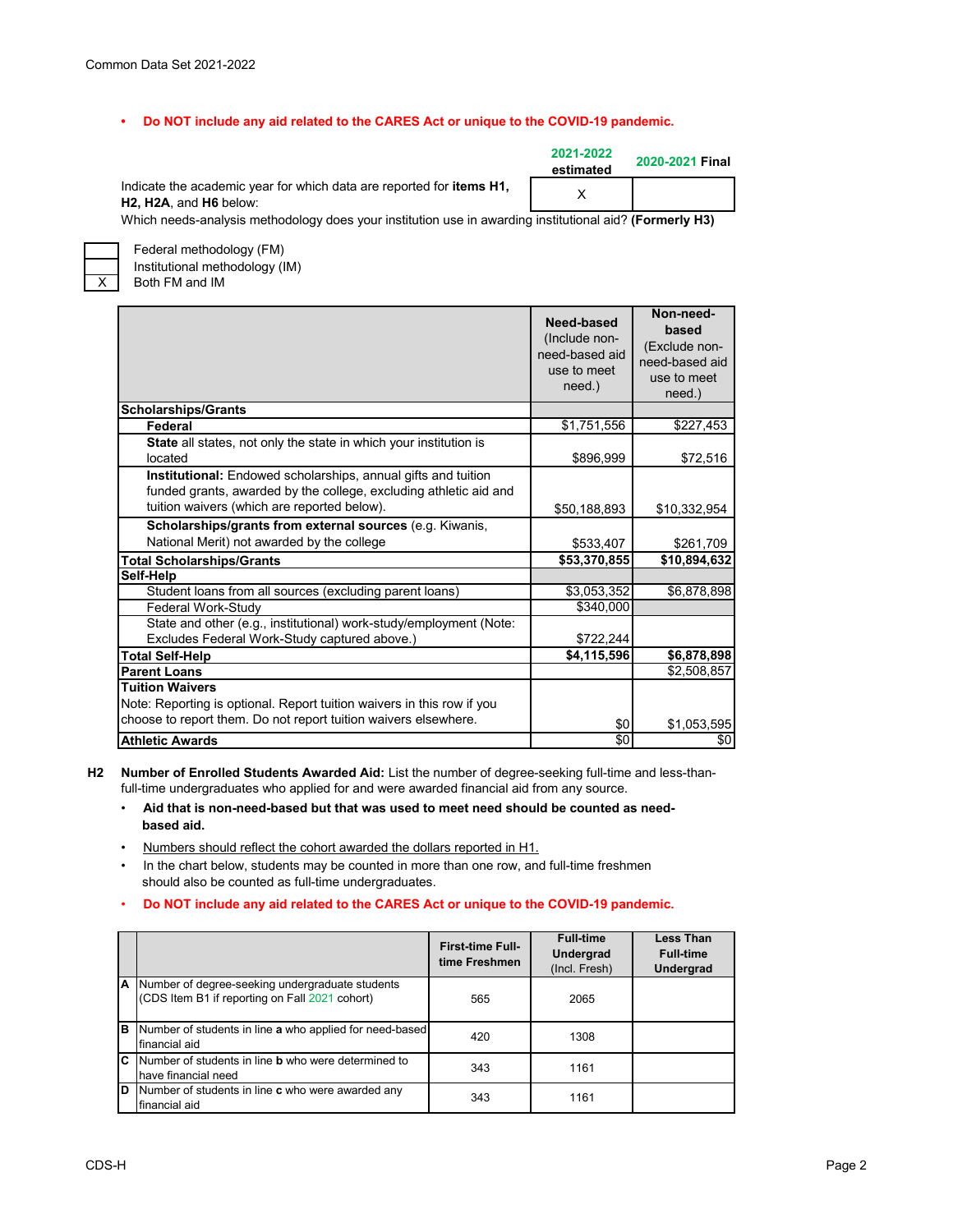|     | E Number of students in line <b>d</b> who were awarded any<br>need-based scholarship or grant aid                                                                                                                                                                                            | 342         | 1159        |  |
|-----|----------------------------------------------------------------------------------------------------------------------------------------------------------------------------------------------------------------------------------------------------------------------------------------------|-------------|-------------|--|
|     | F Number of students in line d who were awarded any<br>need-based self-help aid                                                                                                                                                                                                              | 304         | 1069        |  |
|     | <b>G</b> Number of students in line <b>d</b> who were awarded any non-<br>need-based scholarship or grant aid                                                                                                                                                                                | 3           | 3           |  |
|     | H Number of students in line <b>d</b> whose need was fully met<br>(exclude PLUS loans, unsubsidized loans, and private<br>alternative loans)                                                                                                                                                 | 343         | 1161        |  |
| II. | On average, the percentage of need that was met of<br>students who were awarded any need-based aid.<br>Exclude any aid that was awarded in excess of need as<br>well as any resources that were awarded to replace EFC<br>(PLUS loans, unsubsidized loans, and private alternative<br>loans) | 100.0%      | 100.0%      |  |
| IJ  | The average financial aid package of those in line <b>d</b> .<br>Exclude any resources that were awarded to replace<br>EFC (PLUS loans, unsubsidized loans, and private<br>alternative loans)                                                                                                | \$51,611    | \$50.155    |  |
| lκ  | Average need-based scholarship and grant award of<br>those in line e                                                                                                                                                                                                                         | \$46,806    | \$44,585    |  |
| L   | Average need-based self-help award (excluding PLUS<br>loans, unsubsidized loans, and private alternative loans)<br>of those in line f                                                                                                                                                        | \$4,810     | \$5,784     |  |
|     | M Average need-based loan (excluding PLUS loans,<br>unsubsidized loans, and private alternative loans) of<br>those in line f who were awarded a need-based loan                                                                                                                              | \$<br>3,587 | 4.852<br>\$ |  |

#### **H2A Number of Enrolled Students Awarded Non-need-based Scholarships and Grants:** List the number of degree-seeking full-time and less-than-full-time undergraduates who had no financial need and who were awarded institutional non-need-based scholarship or grant aid.

- Numbers should reflect the cohort awarded the dollars reported in H1.
- In the chart below, students may be counted in more than one row, and full-time freshmen should also
- be

#### **• Do NOT include any aid related to the CARES Act or unique to the COVID-19 pandemic.**

|   |                                                                                                                                                                                                                      | <b>First-time</b><br>Full-time<br><b>Freshmen</b> | <b>Full-time</b><br><b>Undergrad</b><br>(Incl. Fresh.) | <b>Less Than</b><br><b>Full-time</b><br>Undergrad |
|---|----------------------------------------------------------------------------------------------------------------------------------------------------------------------------------------------------------------------|---------------------------------------------------|--------------------------------------------------------|---------------------------------------------------|
|   | IN INumber of students in line a who had no financial need<br>and who were awarded institutional non-need-based<br>scholarship or grant aid (exclude those who were<br>awarded athletic awards and tuition benefits) | 183                                               | 615                                                    |                                                   |
|   | O Average dollar amount of institutional non-need-based<br>scholarship and grant aid awarded to students in line n                                                                                                   | 20,039<br>\$.                                     | 16,720<br>S                                            |                                                   |
| P | Number of students in line a who were awarded an<br>institutional non-need-based athletic scholarship or<br>grant                                                                                                    | n/a                                               | n/a                                                    |                                                   |
|   | Q Average dollar amount of institutional non-need-based<br>athletic scholarships and grants awarded to students in<br>line <b>p</b>                                                                                  | n/a                                               | n/a                                                    |                                                   |

# **Note: These are the graduates and loan types to include and exclude in order to fill out CDS H4 and H5.**

Include:

- •2021 undergraduate class: all students who started at your institution as first-time students and received a bachelor's degree between July 1, 2020 and June 30, 2021.
- Only loans made to students who borrowed while enrolled at your institution.
- Co-signed loans.

Exclude

- Students who transferred in.
- Money borrowed at other institutions.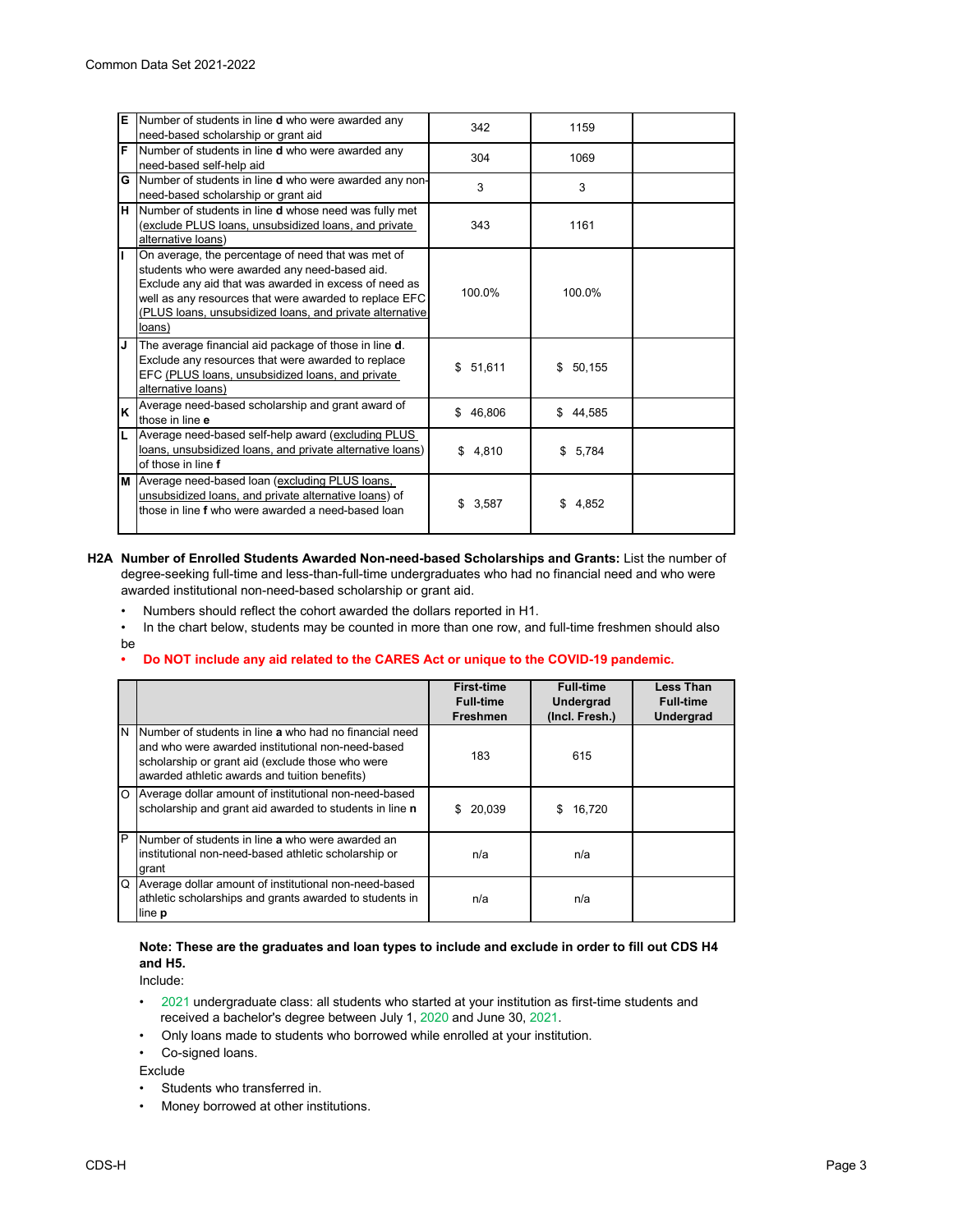- Parent loans
- Students who did not graduate or who graduated with another degree or certificate (but no bachelor's degree).
- **Any aid related to the CARE Act or unique the COVID-19 pandemic.**
- **H4 Provide the number of students in the 2021 undergraduate class who started at your institution as first-time students and received a bachelor's degree between July 1, 2020 and June 30, 2021. Exclude students who transferred into your institution.**

464

#### **H5. Number and percent of students in class (defined in H4 above) borrowing from federal, non-federal, and any loan sources, and the average (or mean) amount borrowed.**

- The "Average per-undergraduate-borrower cumulative principal borrowed," is designed to provide better information about student borrowing from federal and nonfederal (institutional, state, commercial) sources.
- The numbers, percentages, and averages for each row should be based only on the loan source specified for the particular row. For example, the federal loans average (row b) should only be the cumulative average of federal loans and the private loans average (row e) should only be the cumulative average of private loans.

|    | Source/Type of Loan                                                                                                                                                                                                                                      | Number in the<br>class (defined<br>in H4 above)<br>who borrowed<br>from the types<br>of loans<br>specified in the<br>first column | Percent of the<br>class (defined<br>above) who<br>borrowed from<br>the types of<br>loans specified<br>in the first<br>column<br>(nearest 1%) | Average per-<br>undergraduate-<br>borrower<br>cumulative<br>principal<br>borrowed from<br>the types of<br>loans specified<br>in the first<br>column<br>(nearest \$1) |
|----|----------------------------------------------------------------------------------------------------------------------------------------------------------------------------------------------------------------------------------------------------------|-----------------------------------------------------------------------------------------------------------------------------------|----------------------------------------------------------------------------------------------------------------------------------------------|----------------------------------------------------------------------------------------------------------------------------------------------------------------------|
|    | Any loan program: Federal Perkins, Federal Stafford<br>Subsidized and Unsubsidized, institutional, state, private<br>A loans that your institution is aware of, etc. Include both<br>Federal Direct Student Loans and Federal Family<br>Education Loans. | 246                                                                                                                               | 53.00%                                                                                                                                       | \$35,865                                                                                                                                                             |
| lв | Federal Ioan programs: Federal Perkins, Federal<br>Stafford Subsidized and Unsubsidized. Include both<br>Federal Direct Student Loans and Federal Family<br>Education Loans.                                                                             | 235                                                                                                                               | 51.00%                                                                                                                                       | \$21,884                                                                                                                                                             |
| C  | Institutional loan programs.                                                                                                                                                                                                                             | 83                                                                                                                                | 18.00%                                                                                                                                       | \$10,454                                                                                                                                                             |
| ID | State loan programs.                                                                                                                                                                                                                                     | 5                                                                                                                                 | 1.00%                                                                                                                                        | \$49,625                                                                                                                                                             |
| E  | Private student loans made by a bank or lender.                                                                                                                                                                                                          | 45                                                                                                                                | 10.00%                                                                                                                                       | \$56,984                                                                                                                                                             |

# **Aid to Undergraduate Degree-seeking Nonresident Aliens**

- **Report numbers and dollar amounts for the same academic year checked in item H1**
- **H6** Indicate your institution's policy regarding institutional scholarship and grant aid for undergraduate degreeseeking nonresident aliens:



Institutional need-based scholarship or grant aid is available

Institutional non-need-based scholarship or grant aid is available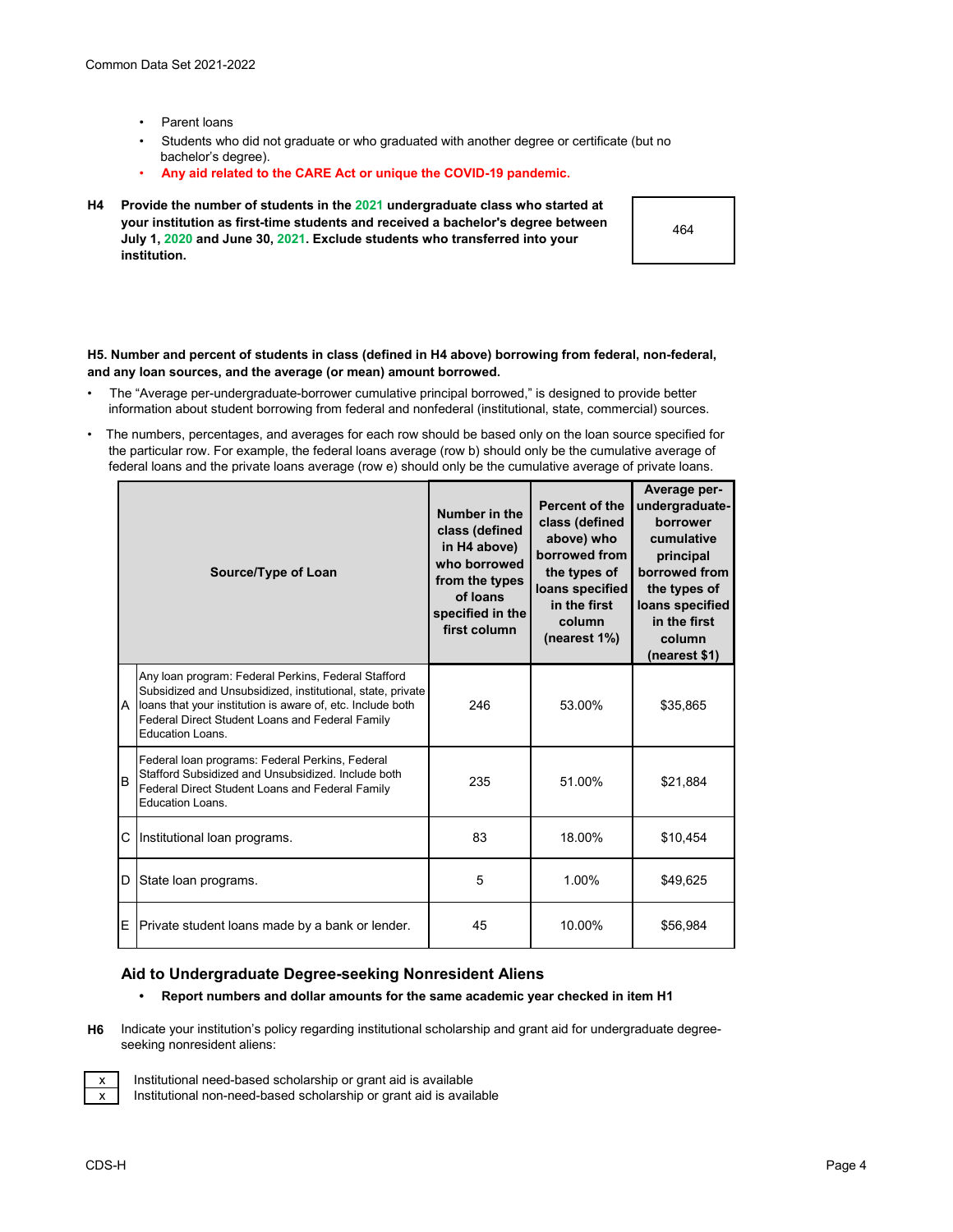### Institutional scholarship or grant aid is not available

| If institutional financial aid is available for undergraduate degree-seeking nonresident<br>aliens, provide the number of undergraduate degree-seeking nonresident aliens who were<br>awarded need-based or non-need-based aid: | 144         |
|---------------------------------------------------------------------------------------------------------------------------------------------------------------------------------------------------------------------------------|-------------|
| Average dollar amount of institutional financial aid awarded to undergraduate degree-<br>seeking nonresident aliens:                                                                                                            | \$46.865    |
| Total dollar amount of institutional financial aid awarded to undergraduate degree-seeking<br>nonresident aliens:                                                                                                               | \$6,748,597 |
|                                                                                                                                                                                                                                 |             |

**H7** Check off all financial aid forms nonresident alien first-year financial aid applicants must submit:

International Student's Financial Aid Application International Student's Certification of Finances Other (specify): Institution's own financial aid form CSS/Financial Aid PROFILE

### **Process for First-Year/Freshman Students**

**H8** Check off all financial aid forms domestic first-year (freshman) financial aid applicants must submit:

 $\Box$ 

FAFSA Institution's own financial aid form CSS/Financial Aid PROFILE State aid form Noncustodial PROFILE Business/Farm Supplement Other (specify):

**H9** Indicate filing dates for first-year (freshman) students:

Priority date for filing required financial aid forms: 15-Jan

Deadline for filing required financial aid forms: 15-Jan

| No deadline for filing required forms       |  |
|---------------------------------------------|--|
| (applications processed on a rolling basis) |  |

**H10** Indicate notification dates for first-year (freshman) students (answer a or b):

|                                | a) Students notified on or about (date):<br>25-Mar |
|--------------------------------|----------------------------------------------------|
|                                | b) Students notified on a rolling basis:<br>Yes    |
| $\mathsf{I} \times \mathsf{I}$ | N٥                                                 |
|                                | If yes, starting date:                             |

**H11** Indicate reply dates:

| Students must reply by (date): |                        |  |
|--------------------------------|------------------------|--|
| lor within                     | weeks of notification. |  |

### **Types of Aid Available**

Please check off all types of aid available to undergraduates at your institution:

#### **H12 Loans**